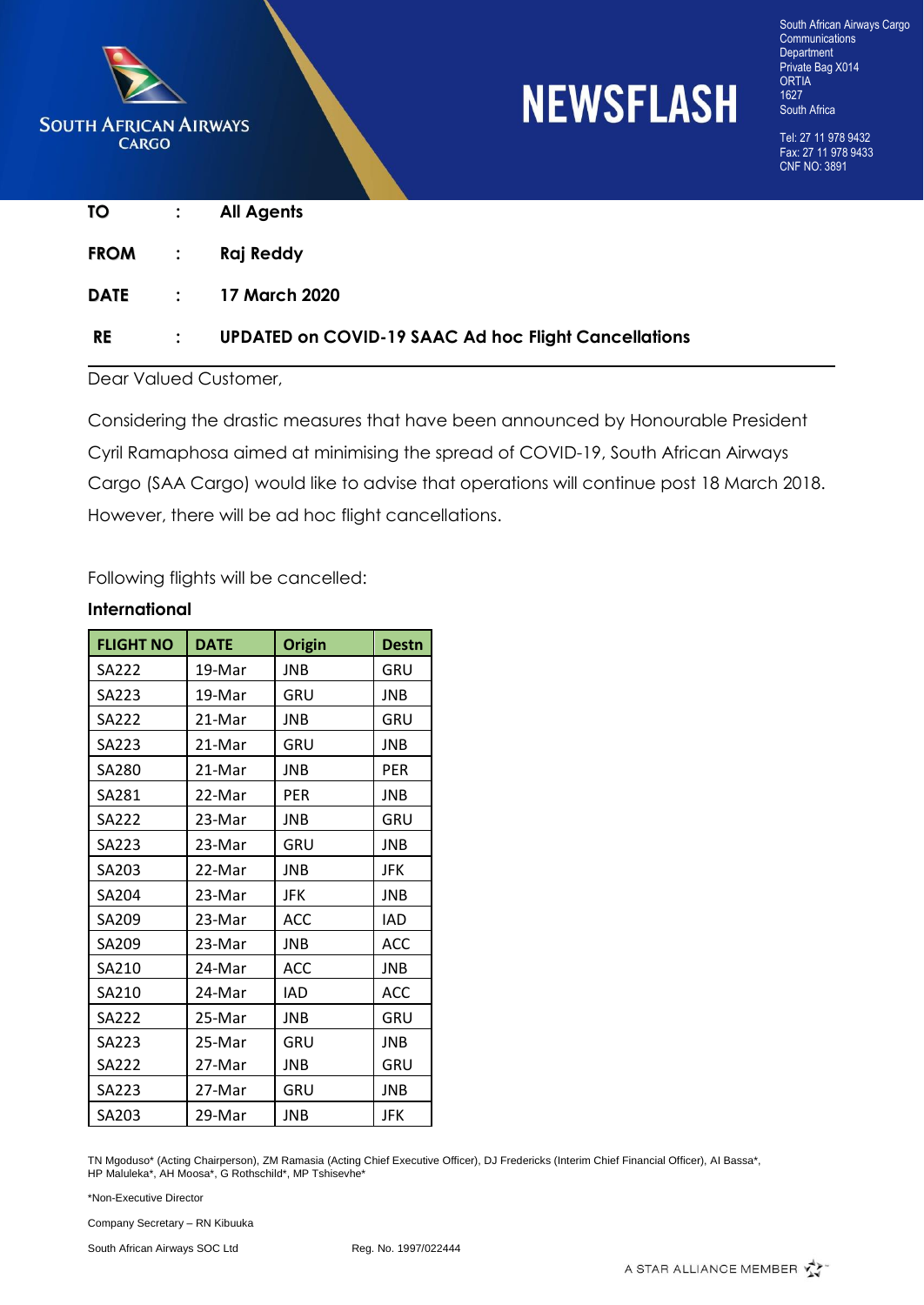| SA204        | 30-Mar | JFK        | <b>JNB</b> |
|--------------|--------|------------|------------|
| SA222        | 29-Mar | <b>JNB</b> | GRU        |
| SA223        | 29-Mar | GRU        | JNB        |
| <b>SA222</b> | 30-Mar | <b>JNB</b> | GRU        |
| SA223        | 30-Mar | GRU        | JNB        |
| SA280        | 23-Mar | JNB        | <b>PER</b> |
| SA281        | 24-Mar | <b>PER</b> | JNB        |
| SA209        | 28-Mar | ACC        | IAD        |
| SA209        | 28-Mar | <b>JNB</b> | ACC        |
| SA210        | 29-Mar | <b>ACC</b> | JNB        |
| SA210        | 29-Mar | IAD        | <b>ACC</b> |
| SA234        | 21-Mar | <b>JNB</b> | LHR        |
| SA235        | 22-Mar | <b>LHR</b> | JNB        |
| SA234        | 23-Mar | <b>JNB</b> | <b>LHR</b> |
| SA235        | 24-Mar | LHR        | JNB        |
| SA234        | 25-Mar | <b>JNB</b> | <b>LHR</b> |
| SA235        | 26-Mar | LHR        | JNB        |
| SA280        | 27-Mar | JNB        | <b>PER</b> |
| SA281        | 28-Mar | <b>PER</b> | JNB        |
| SA234        | 27-Mar | <b>JNB</b> | <b>LHR</b> |
| SA235        | 28-Mar | LHR        | JNB        |
| SA280        | 29-Mar | <b>JNB</b> | <b>PER</b> |
| SA281        | 30-Mar | PER        | JNB        |

## **Regional**

| <b>Flight</b><br>No | <b>O&amp;D</b> | <b>DATE</b> |
|---------------------|----------------|-------------|
| 0028                | <b>JNB-HRF</b> | 18-Mar-20   |
| 0029                | <b>HRE-JNB</b> | 18-Mar-20   |
| 0028                | JNB-HRE        | 19-Mar-20   |
| 0029                | <b>HRF-JNB</b> | 19-Mar-20   |
| 0028                | <b>JNB-HRF</b> | 20-Mar-20   |
| 0029                | <b>HRE-JNB</b> | 20-Mar-20   |
| 0160                | <b>JNB-FBB</b> | 20-Mar-20   |
| 0161                | EBB-JNB        | 20-Mar-20   |
| 0028                | <b>JNB-HRE</b> | 21-Mar-20   |
| 0029                | <b>HRE-JNB</b> | 21-Mar-20   |
| 0060                | <b>JNB-LOS</b> | 21-Mar-20   |
| 0061                | LOS-JNB        | 21-Mar-20   |
| 0028                | <b>JNB-HRE</b> | 22-Mar-20   |
| 0029                | <b>HRE-JNB</b> | 22-Mar-20   |
| 0028                | <b>JNB-HRF</b> | 23-Mar-20   |
| 0029                | <b>HRE-JNB</b> | 23-Mar-20   |
| 0060                | <b>JNB-LOS</b> | 23-Mar-20   |
| 0061                | LOS-JNB        | 23-Mar-20   |
| 0170                | <b>JNB-LLW</b> | 21-Mar-20   |
| 0171                | LLW-JNB        | 21-Mar-20   |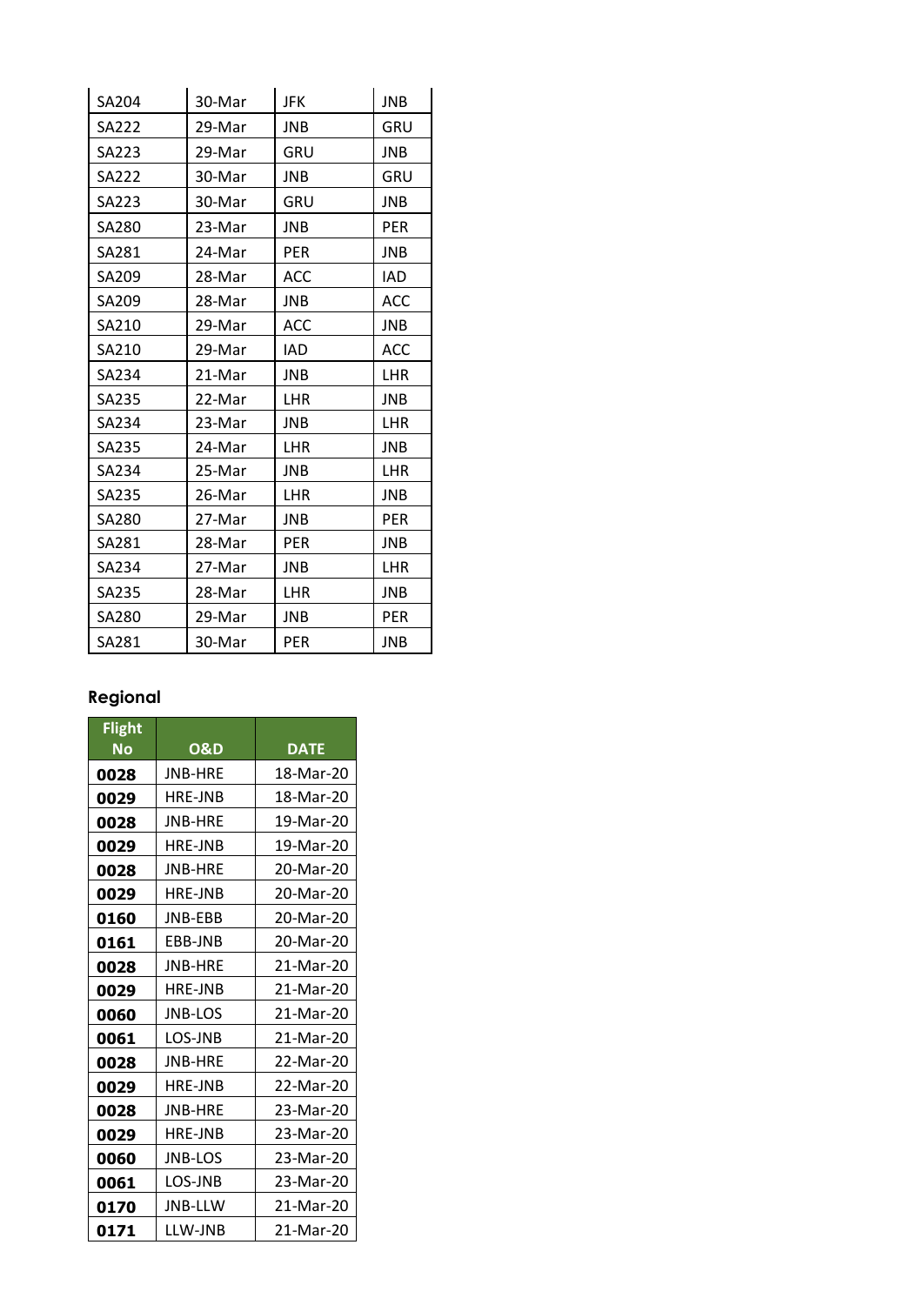| 0078 | JNB-WDH        | 22-Mar-20 |
|------|----------------|-----------|
| 0073 | WDH-JNB        | 23-Mar-20 |
| 0028 | JNB-HRE        | 24-Mar-20 |
| 0029 | HRE-JNB        | 24-Mar-20 |
| 0078 | JNB-WDH        | 23-Mar-20 |
| 0073 | WDH-JNB        | 24-Mar-20 |
| 0028 | JNB-HRE        | 25-Mar-20 |
| 0029 | HRE-JNB        | 25-Mar-20 |
| 0186 | JNB-DAR        | 25-Mar-20 |
| 0187 | DAR-JNB        | 25-Mar-20 |
| 0170 | JNB-LLW        | 25-Mar-20 |
| 0171 | LLW-JNB        | 25-Mar-20 |
| 0076 | JNB-WDH        | 25-Mar-20 |
| 0077 | WDH-JNB        | 25-Mar-20 |
| 0028 | JNB-HRE        | 26-Mar-20 |
| 0029 | <b>HRE-JNB</b> | 26-Mar-20 |
| 0160 | JNB-EBB        | 26-Mar-20 |
| 0161 | EBB-JNB        | 26-Mar-20 |
| 0076 | JNB-WDH        | 26-Mar-20 |
| 0077 | WDH-JNB        | 26-Mar-20 |
| 0028 | JNB-HRE        | 27-Mar-20 |
| 0029 | <b>HRE-JNB</b> | 27-Mar-20 |
| 0028 | JNB-HRE        | 28-Mar-20 |
| 0029 | <b>HRE-JNB</b> | 28-Mar-20 |
| 0028 | JNB-HRE        | 29-Mar-20 |
| 0029 | <b>HRE-JNB</b> | 29-Mar-20 |
| 0028 | JNB-HRE        | 30-Mar-20 |
| 0029 | <b>HRE-JNB</b> | 30-Mar-20 |
| 0028 | JNB-HRE        | 31-Mar-20 |
| 0029 | HRE-JNB        | 31-Mar-20 |
| 0170 | JNB-LLW        | 31-Mar-20 |
| 0171 | LLW-JNB        | 31-Mar-20 |
| 0064 | JNB-LUN        | 19-Mar-20 |
| 0065 | LUN-JNB        | 19-Mar-20 |
| 0066 | JNB-LUN        | 20-Mar-20 |
| 0067 | LUN-JNB        | 21-Mar-20 |
| 0066 | JNB-LUN        | 21-Mar-20 |
| 0067 | LUN-JNB        | 22-Mar-20 |
| 0064 | JNB-LUN        | 23-Mar-20 |
| 0065 | LUN-JNB        | 23-Mar-20 |
| 0066 | JNB-LUN        | 23-Mar-20 |
| 0067 | LUN-JNB        | 24-Mar-20 |
| 0064 | JNB-LUN        | 24-Mar-20 |
| 0065 | LUN-JNB        | 24-Mar-20 |
| 0066 | JNB-LUN        | 24-Mar-20 |
| 0067 | LUN-JNB        | 25-Mar-20 |
| 0064 | JNB-LUN        | 25-Mar-20 |
| 0065 | LUN-JNB        | 25-Mar-20 |